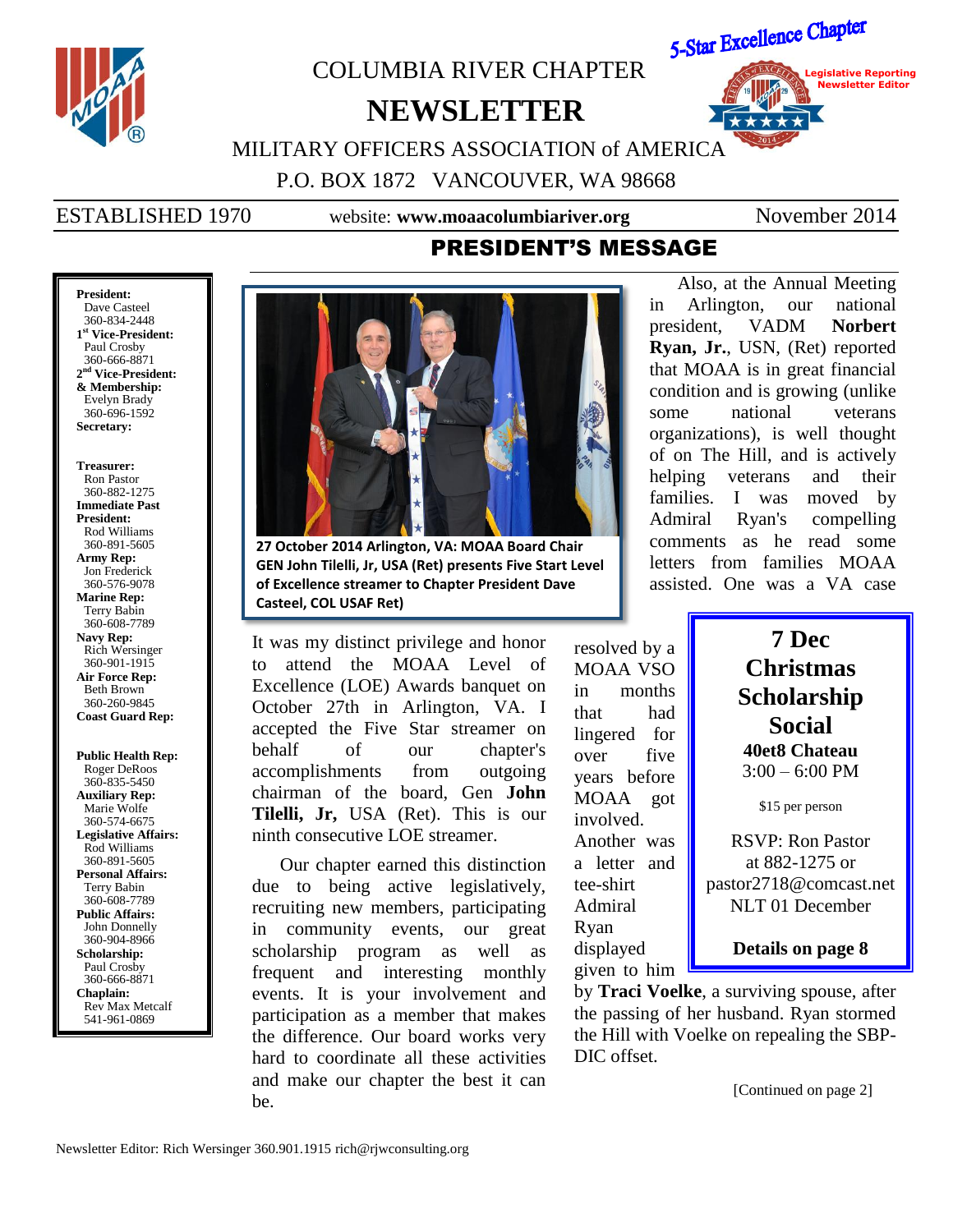## PRESIDENT'S MESSAGE continued

Admiral Ryan said he keeps the tee-shirt in his office as a reminder that our job of fighting for our military families is never done.

Admiral Ryan is a highly respected and tireless leader championing for our military, their families as well as veterans and retirees.

Ryan also reported that the MOAA Board of Directors approved a Vision Plan for 2015 with details coming soon. MOAA also started a new 501(c)3 called the Military Family Initiative to fund the following areas: Career Transition, VSO support, Military Family Reintegration Program, Spouse Programs, and Education Programs which are all currently funded out of operating income. I joined the MOAA Heritage Society as a silver member--you will see me sporting a distinctive new life member pin. In addition to member support, MOAA is also getting corporate financial commitments.

A new look is coming for 2015 as MOAA is changing its shield logo. The new shield will have seven vertical strips (alternating red and white) for our seven commissioned services. The adjacent words will read, "MOAA Never Stop Serving." I learned that MOAA is also rolling out a Vision Plan in 2015. The details should be forthcoming soon.

Closer to home, the Vancouver Veterans Day ceremony emceed by COL **Larry Smith**, USA, (Ret) was a great event--probably the best I've attended. One of our chapter members, MG **Les Burger**, MD, FACP, USA, (Ret) was the keynote speaker. General Burger recounted our past conflicts as a nation starting with the Revolutionary War. He painted a poignant account of the tolls of war our nation has endured in past wars, including WWI, which was supposed to be the war to end all wars. He stated our nation is still not done fighting wars to defend our freedoms and said the nature of the threat is changing. He also stated our military forces are being cut although the threats increase.

Immediately after the Veterans Day ceremony, I met informally with members of Senator Murray's and Congresswoman's Herrera Beutler's staffs. I took the opportunity to update them on DoD's false assertion that personnel costs are NOT 50% of the DOD budget

| <b>Newsletter Highlights</b>        |
|-------------------------------------|
| President's Message Page 1          |
| Membership Update  Page 3           |
| Health Info on the Internet  Page 4 |
| Congressional Contacts Page 6       |
|                                     |
|                                     |
|                                     |

(historically averaging about 30% over recent decades)--a fact which was corroborated by the President's MCRMC's commission in their recent interim report. BG **Bob MacFarlin**, USA, (Ret) also took the opportunity to talk one-on-one with our Congresswoman about his views on Sequestration. It is great to see our members take active roles on defense issues regarding the impact on our troops and national security.

I recently wrote to the national Fisher House Foundation advising them that we were excited about the new facility coming to Vancouver and that we wanted to learn how we could help support the families/loved ones of veterans who are receiving care at the VA hospital in Portland. **Derek Donovan**, VP for Programs and Community Relations, quickly responded with some data and facts. The Vancouver House has appointed a manager; is projected to open sometime next summer; have 16 suites; and be under the oversight of the Chaplain Services Division of the Portland VAMC (where incidentally, our Chaplain COL **Max Metcalf** USAR (Ret) served as Chief of Chaplains). Our chapter point of contact, **Rod Williams**, will be keeping us apprised going forward.

The new MOAA logo: "Never Stop Serving" truly reflects the actions of the quality leaders in our chapter.

[Continued on page 3]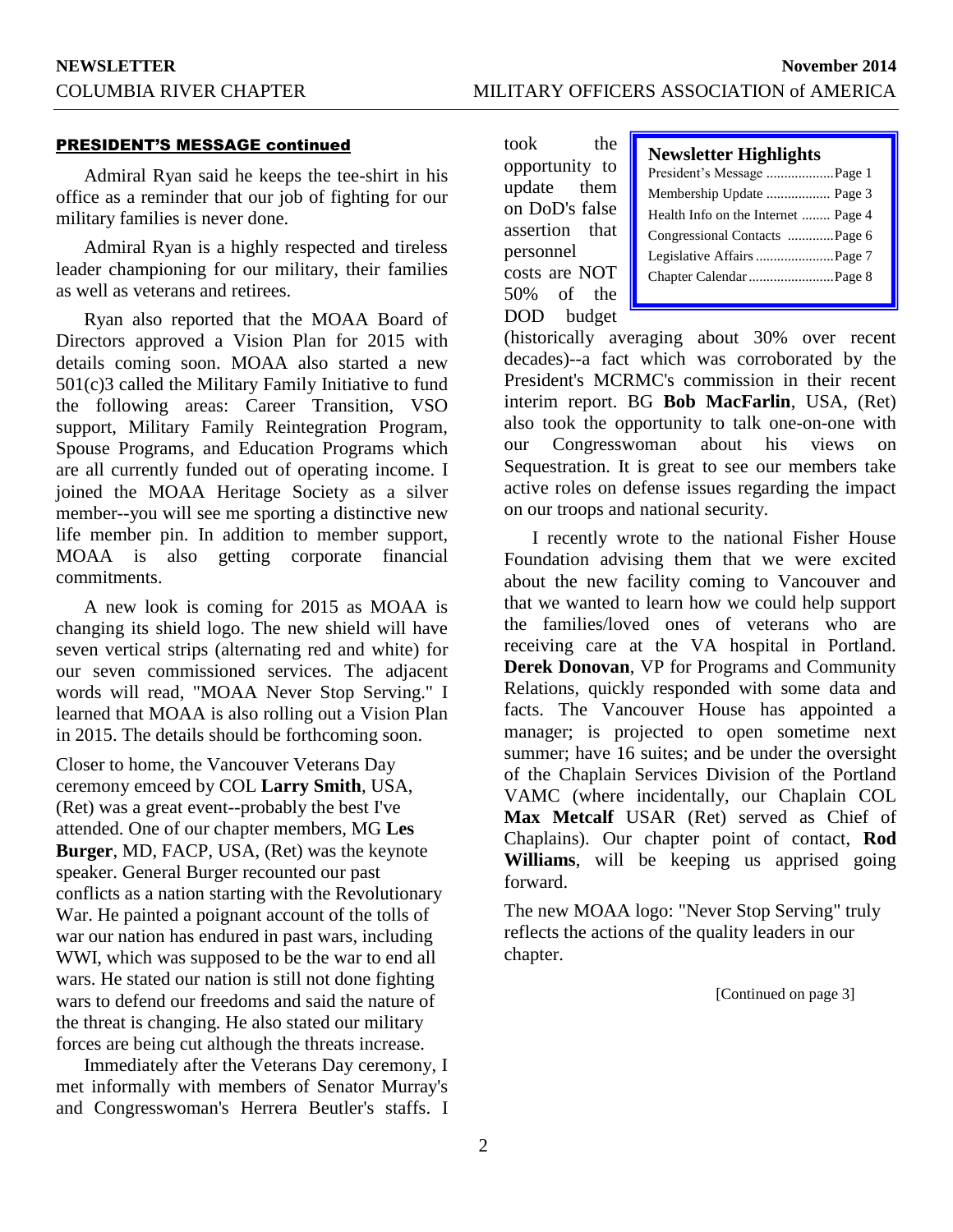## **NEWSLETTER November 2014** COLUMBIA RIVER CHAPTER MILITARY OFFICERS ASSOCIATION of AMERICA

## PRESIDENT'S MESSAGE continued

I very much look forward to seeing you at our December 7th Scholarship Christmas social. This is your opportunity not only to meet our bright and talented scholarship recipients, but also to



support our scholarship program with a freewill donation. For those of you not able to attend the social, I wish you a blessed holiday season with your family and loved ones. I also wish you good health and many blessings in 2015.

## **Dave Casteel President**

## *New Member Welcome by Dave Casteel*

We are pleased to introduce and welcome two new chapter members: Col **Holly Mangum**, USAF (Ret), and CDR **Yvette Brown-Wahler**, USN (Ret). Both were able to attend our October luncheon so many of you were able to meet them.

**Holly** just retired in 2012. She and her husband **Steve** live in Yacolt and enjoy horses. Holly also keeps busy with family activities. **Yvette** retired in 2005, lives in Vancouver, and loves to travel, cook and bake. Both are MOAA national members.

*BTW. We would love to have a photo of our new members to add to their newsletter welcome. If you have a camera and enjoy photography, we would like to have an "official" designated chapter photographer(s) take a photo of our new members and also photos at chapter events for our newsletters and web site.* 

*If you are interested, please let me know at MOAACRCpresident@comcast.net. I can bring a memory card to put into your camera at chapter events--you take the photos then hand me back the card and I will do the rest.*

## *Membership Update by Evelyn Brady*

Recently a chapter member mentioned to me that he has trouble telling a prospective member about the benefits of MOAA membership. If you are not prepared, you may be in the same boat some time. I have some prepared lines to use, but of course, your personal take is better.

I say that national MOAA represents military members, current, former, and retired and their families in Washington DC. As a lobbying group, our strength is in our number of members, more members, more clout. I also mention what our local chapter does in our community, including scholarships at Clark College and WSU Vancouver. We support the local Junior ROTC programs, and we are visible at community events honoring veterans and service members.

We are involved with providing support for the new Fisher House being built in Vancouver. I take back copies of my MOAA magazine to community events, and handing those out can be helpful. Keep your MOAA magazine handy, and it may just be an excellent recruiting tool.

So here are the bullets:

- 1. MOAA is a powerful voice for us in DC.
- 2. We support our local community with scholarships and volunteerism.
- 3. Use your MOAA magazine to help you articulate our great organization.

And last but not least, mention that our chapter is also a social organization. As General Burger mentioned on Veteran's Day, the differences between us seem to fade away as our military service brings us together. It is a pleasure to socialize with military family.

You can reach me at **evelynbrady@rocketmail.com** or 360 696-1592.

> **Evelyn Brady Membership Recruitment Committee**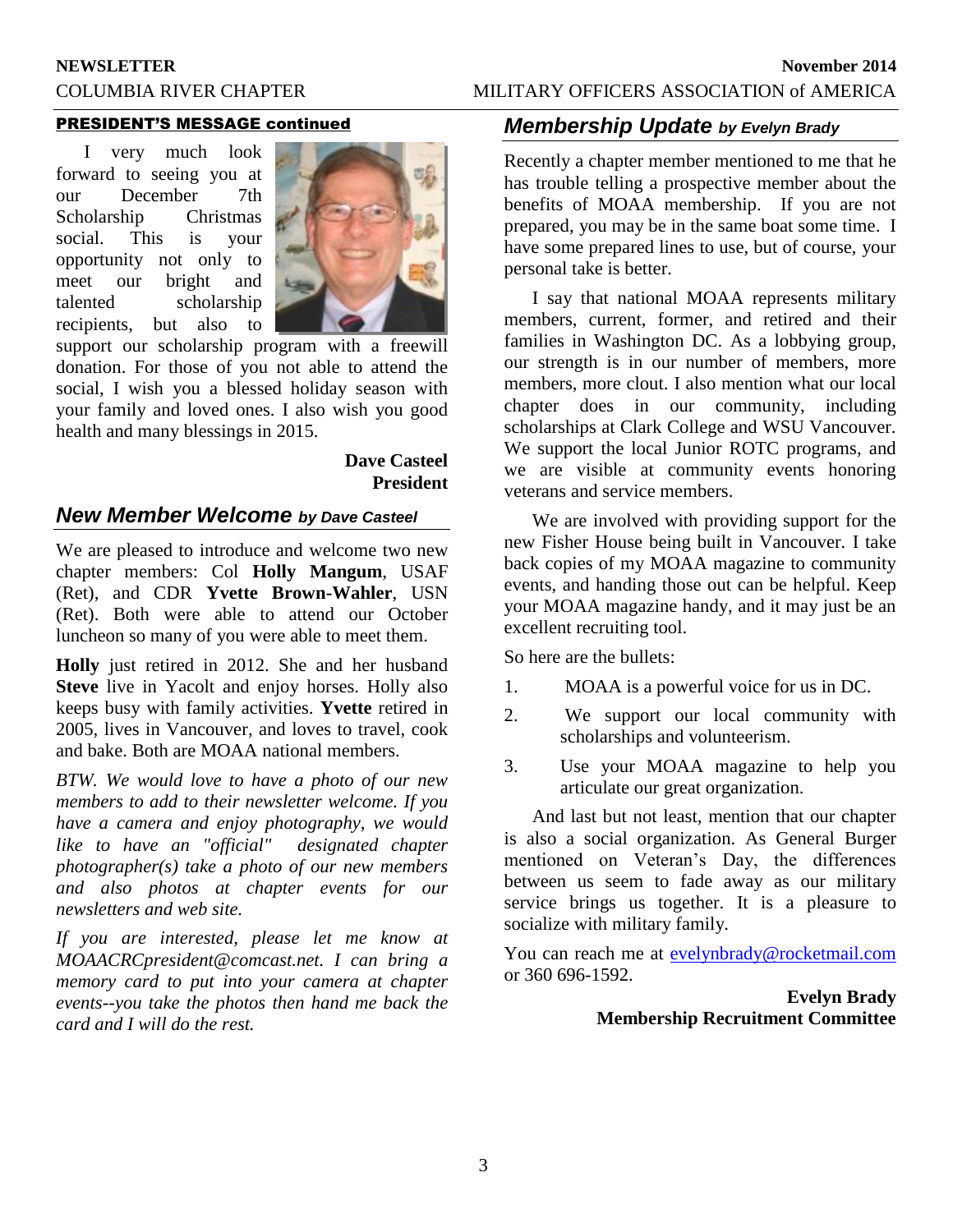## *Accessing Health Information On The Internet: by Roger DeRoos, Ret. USPHS*

It is easy to become overwhelmed with the amount of information about health and safety related matters accessible via the Internet. On the other hand, there is much useful



information which can be very beneficial for preventing, treating and moderating the impacts of injuries and acute and chronic diseases. The strategy



you use may vary depending upon our individual needs, and the needs of others in your circle of family and friends who may also impact our desire for health related information.

For some, the strategy may be to just use a search engine (such as Google or Bing) to research a question. This can work, as long as there is a way for you to apply some informed judgment regarding the reliability and accuracy of the information which is being provided. Another strategy might be to bookmark a few sites which are known to provide reliable health and safety related information, going to one or more of these sites for answers to your questions on an as-needed basis. Often these sites will have categories of information to begin your search, or a search box which will bring you to the subject matter via key word searches.

A variation of this approach is to join one or more subscriber update services from reliable sources. Periodically they will provide you with contemporary information for the topics you selected when you subscribed, sent directly to your email inbox. Personally, I find this approach to be very helpful because I am prompted to take action. For example, I do not have to remember to go to a site in late summer that advises about the latest reminders and developments related to flu immunizations. Because I checked some items related to immunizations and vaccines when subscribing, the Center for Disease Control and Prevention (CDC) prompts me to act and informs me about what may have changed since last year.

And I am confident the information is from a reliable source. Just follow the prompts from this link <http://www.cdc.gov/other/emailupdates/>. Enter your email and select "submit". Then you make selections from a list of topics for which you want email updates. This is called establishing your profile.

The National Institutes of Health (NIH) Medline Plus is another free subscription service which provides email updates on a variety of health topics. Similarly to CDC, when you set up your profile you will select topics for updates. For example, I checked "NIH Senior Health," which provides links to one or two relevant topics per email. Each email update has the appearance of a brief newsletter. Your email address will only be used to deliver requested information or to give you access to your user profile. The link to this service is: <http://www.nlm.nih.gov/medlineplus/listserv.html>.

The Mayo Clinic offers subscriptions to several topical newsletters. Their general purpose newsletter is "Housecall." It provides a variety of information for all ages. Also this newsletter supplies the reader with a very useful tool called "symptom checker," which can be helpful to gain a better understanding of what ails you. Quoting from the Housecall Newsletter, " Use our **[Symptom](http://www.google.com/url?q=http%3A%2F%2Ftracking.waterfrontmedia.com%2Fnlsclick%2Ft.aspx%3Fk%3D202%26d%3D2014%2F10%2F13%26e%3Drlderoos%40gmail.com%26utp%3D%26rd%3Dhttp%3A%2F%2Fwww.mayoclinic.com%2Fhealth%2Fsymptom-checker%2FDS00671%2F%3Futm_source%3Dnewsletter~amp~utm_medium%3Demail~amp~utm_campaign%3Dhousecall&sa=D&sntz=1&usg=AFQjCNG1sKu-fwRM8LOvmVcdNVJ57ZbgwQ)  [Checker](http://www.google.com/url?q=http%3A%2F%2Ftracking.waterfrontmedia.com%2Fnlsclick%2Ft.aspx%3Fk%3D202%26d%3D2014%2F10%2F13%26e%3Drlderoos%40gmail.com%26utp%3D%26rd%3Dhttp%3A%2F%2Fwww.mayoclinic.com%2Fhealth%2Fsymptom-checker%2FDS00671%2F%3Futm_source%3Dnewsletter~amp~utm_medium%3Demail~amp~utm_campaign%3Dhousecall&sa=D&sntz=1&usg=AFQjCNG1sKu-fwRM8LOvmVcdNVJ57ZbgwQ)** to explore possible causes of your symptoms based upon Mayo Clinic's patient care experience." To subscribe to Housecall and other Mayo Clinic newsletters, use the following link: <https://newslettersignup.mayoclinic.com/>.

Finally, I want to mention the Veterans Administration (VA) also has an email subscription service. In addition to general health information, the VA site is a little different because it also has some choices which focus on benefits, such as pharmacy and vision services. To make your pharmacy and vision services. information choices, go to the following link:

[https://public.govdelivery.com/accounts/USVHA/su](https://public.govdelivery.com/accounts/USVHA/subscribers/new?preferences=true) [bscribers/new?preferences=true](https://public.govdelivery.com/accounts/USVHA/subscribers/new?preferences=true)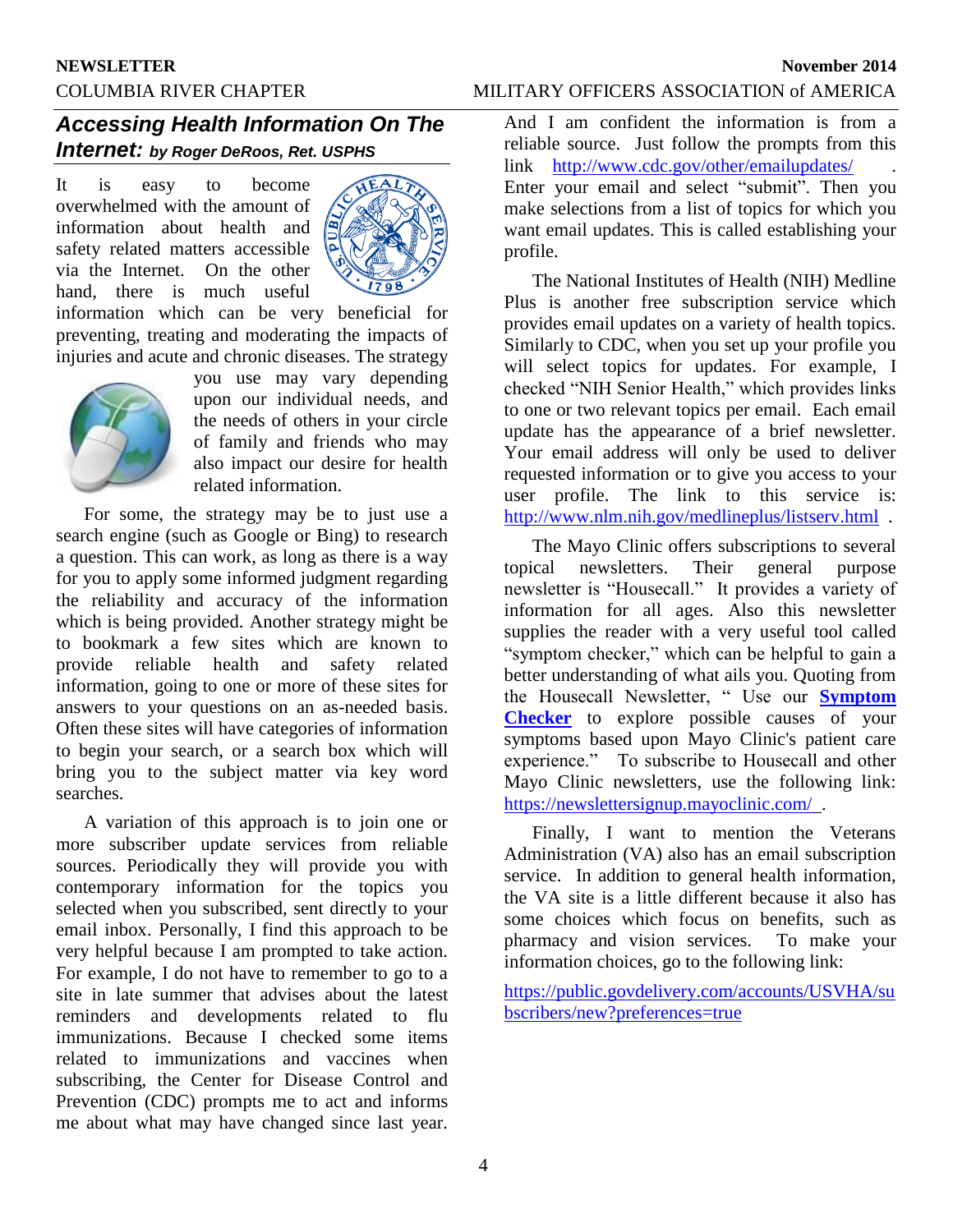## *When Will Your Form 1099R Become Available?: by John Donnelly*

The IRS Forms 1099R for the 2014 tax year will become available online in mid-December 2014. You will be able to access yours on *myPay*.

DFAS will also mail hard copy versions of the 1099R to those of you who have chosen that option. Please keep in mind that hard copy versions of the 1099R are issued later and will take a while to reach you. If you have elected hard copy, you may not receive it until mid-January 2015.

Please note that 1099R's are not automatically issued for deceased members. If you want to receive a 1099R on the behalf of a member who passed away, a certificate of death must be on file, and you must request that a 1099R be issued. If you would like to make this request, or have questions regarding a 1099R for a deceased member, please contact DFAS using one of the methods described in this link

http://www.dfas.mil/dfas/retiredmilitary/about/abou tus/customer-service.html

## *Newsletter Editor*

Newsletter Editor: Rich Wersinger. You can contact him at 360-901-1915 or e-mail him at rich@rjwconsulting.org.

Our Chapter Secretary coordinates calendar inputs and newsletter distribution.

## *Newsletter Distribution*

We continue to distribute our newsletter by e-mail, so if you are receiving this via postal service and would prefer e-mail please notify our Chapter Secretary,



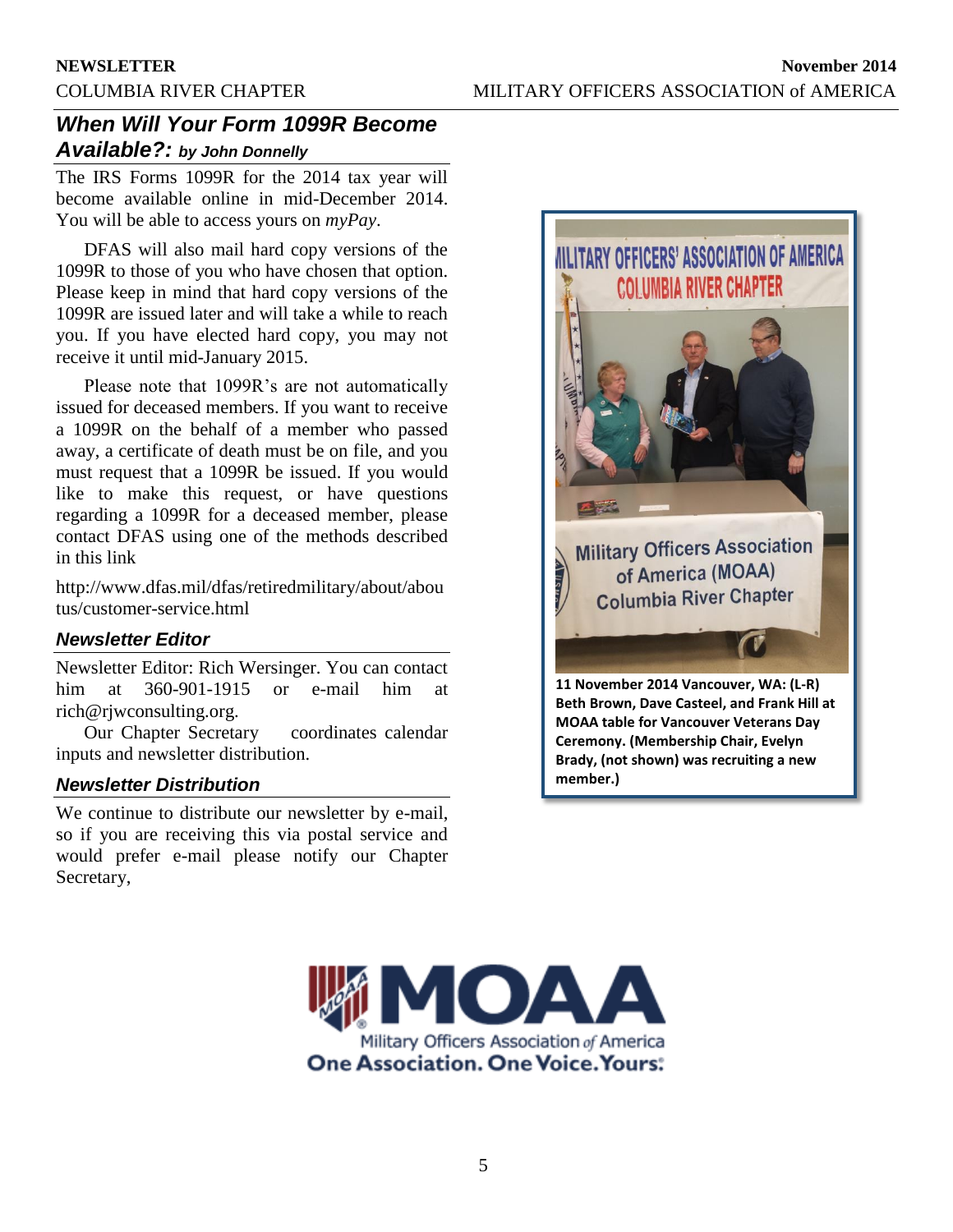## **NEWSLETTER** November 2014



## MOAA Legislative Action Center

http://www.moaa.org/Legislative/

MOAA Capitol toll free hotline at 1-866-272-6622

## White House

Comments: 202-456-1111 Switchboard: 202-456-1414 FAX: 202-456-2461 E-mail: comments@whitehouse.gov

# Congresswoman Jaime Herrera Beutler

Washington's 3rd Congressional District http://herrerabeutler.house.gov/

| Washington, DC Office:                               | Vancouver, WA Office:        |  |
|------------------------------------------------------|------------------------------|--|
| U.S. House of Representatives                        | O.O. Howard House            |  |
| 1130 Longworth House Office                          | 750 Anderson Street, Suite B |  |
| <b>Building</b>                                      | Vancouver, WA 98661          |  |
| Washington, DC 20515                                 | Phone: (360) 695-6292        |  |
| Phone: (202) 225-3536                                | Fax: (360) 695-6197          |  |
| Fax: (202) 225-3478                                  |                              |  |
| Contact Congresswoman Herrera Beutler via email:     |                              |  |
| https://herrerabeutler.house.gov/contact-me/email-me |                              |  |

U.S. Senator Maria Cantwell http://cantwell.senate.gov/

The U.S. Government's Portal: http://www.usa.gov/ U.S. Senate: http://www.senate.gov/ U.S. House of Representatives: http://www.house.gov/



| WASHINGTON, DC                                                          | <b>SW WASHINGTON</b>     | <b>SEATTLE, WASHINGTON</b> |  |
|-------------------------------------------------------------------------|--------------------------|----------------------------|--|
| 511 Dirksen Senate Office Building                                      | The Marshall House       | 915 Second Avenue          |  |
| Washington, DC 20510                                                    | 1313 Officers Row        | Suite 3206                 |  |
| 202-224-3441                                                            | Vancouver, WA 98661      | Seattle, WA 98174.         |  |
| 202-228-0514 - FAX                                                      | 360-696-7838             | 206-220-6400               |  |
| 202-224-8273 - TDD                                                      | $360 - 696 - 7844 - FAX$ | 206-220-6404 - FAX         |  |
| Contact Senator Cantwell via email: http://cantwell.senate.gov/contact/ |                          |                            |  |

## U.S. Senator Patty Murray http://murray.senate.gov/

| <b>WASHINGTON, DC</b>              | <b>SW WASH</b> |
|------------------------------------|----------------|
| 173 Russell Senate Office Building | The Marshall   |
| Washington, D.C. 20510             | 1323 Officer   |
| Phone: (202) 224-2621              | Vancouver, V   |
| Fax: (202) 224-0238                | Phone: (360)   |
|                                    | Fax: (360) 69  |
|                                    |                |
|                                    |                |

HINGTON 1 House 's Row Washington 98661 696-7797 96-7798

SEATTLE, WASHINGTON 2988 Jackson Federal Building 915 Second Avenue Seattle, WA 98174 Phone: (206) 553-5545 Toll Free: (866) 481-9186 Fax: (206) 553-0891

Contact Senator Murray via email: http://murray.senate.gov/email/index.cfm

## **Vancouver Area Washington State Legislative Districts and Representatives**

| Legislator        | <b>District 49</b> | <b>District 17</b> | <b>District 18</b> | <b>District 14</b>  | <b>District 20</b>    |
|-------------------|--------------------|--------------------|--------------------|---------------------|-----------------------|
| <b>Senator</b>    | Annette Cleveland  | Don Benton         | Ann Rivers         | Curtis King         | John Braun            |
|                   | 786-7696           | 786-7632           | 786-7634           | 786-7626            | 786-7638              |
| Representative,   | Sharon Wylie       | Monica Stonier     | Brandon Vick       | Norm Johnson        | Ed Orcutt             |
| <b>Position 1</b> | 786-7924           | 786-7994           | 786-7850           | (509) 454-7210      | 786-7990              |
| Representative,   | Jim Moeller        | Paul Harris        | Liz Pike           | <b>Charles Ross</b> | <b>Richard DeBolt</b> |
| <b>Position 2</b> | 786-7872           | 786-7976           | 786-7812           | 786-7856            | 786-7896              |

Note: All phone numbers are 360 area code, except where otherwise noted. Toll free **1-800-562-6000** \* Party Caucus Phone Number until Official Swearing-in. More info at www.leg.wa.gov/legislature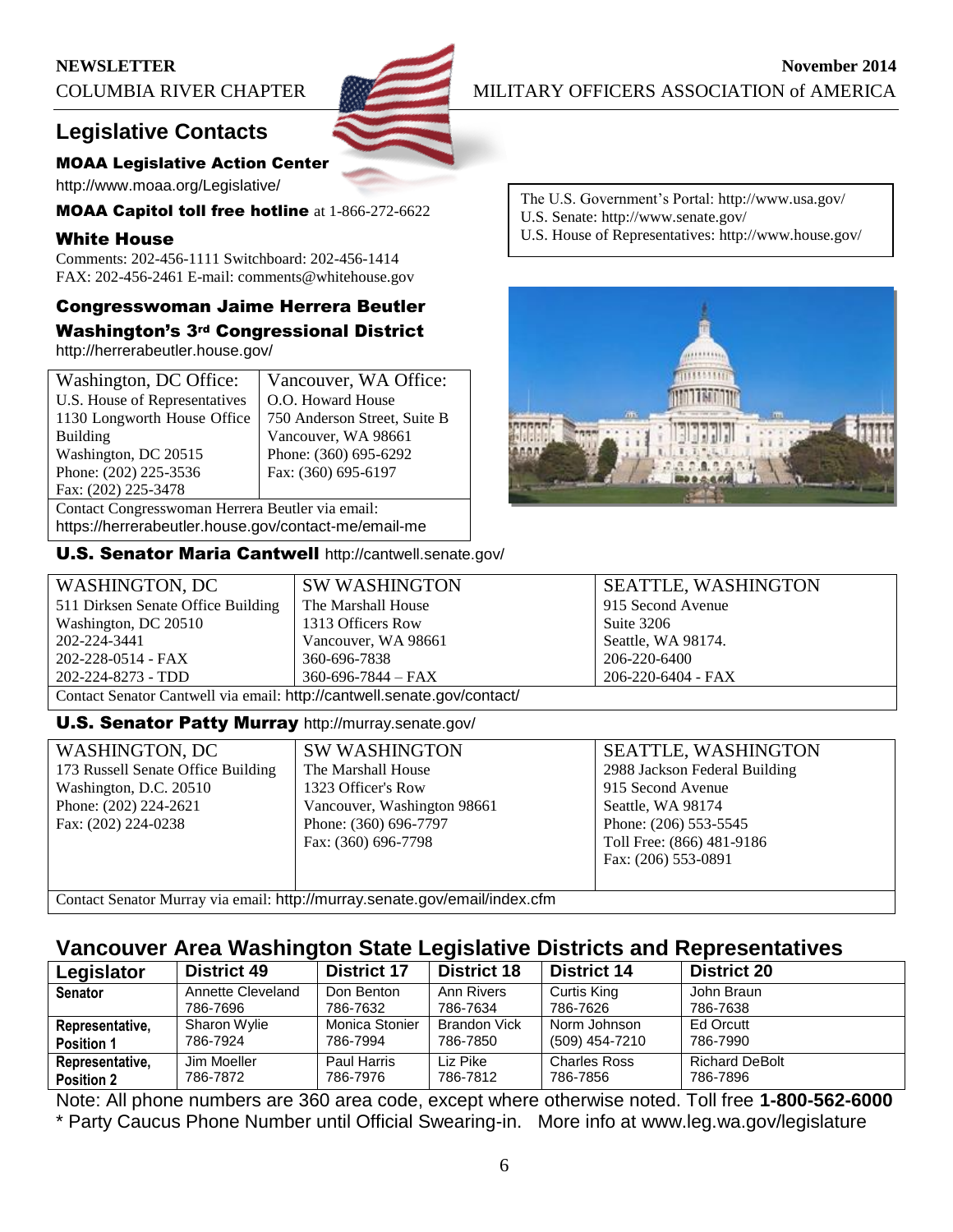## *Legislative Affairs: by Rod Williams*

Yes, it is that time of year again – a lame duck Congress wrangling at the last minute over the Defense budget. At the time of this writing, Defense bill negotiations had stalled in the Senate over whether to include TRICARE pharmacy fee increases and cuts to the Basic Allowance for Housing. The power of MOAA to lead our battle for us in Congress was clearly evident on November  $18<sup>th</sup>$ , when a special call to action from MOAA President Vice Admiral Norb Ryan, USN (Ret) to membership generated nearly 45,000 grassroots messages to the Senate on the issue.

In the latest Defense budget alert, MOAA asks legislators to support several critical amendments to the Senate defense authorization bill which have been introduced for consideration.

- 1. Sen. Marco Rubio's amendment (#3906) to sustain the 1.8 percent active duty pay raise established in law
- 2. Sen. Mark Begich's amendment (#3714) to block cuts to the Basic Allowance for Housing
- 3. Sen. Kay Hagan's amendment (#3789) to block proposed TRICARE pharmacy copay increases

If you have not already done so, it is not too late to add your voice by sending a short message to your elected representatives. You can do so very easily by going directly to [WWW.MOAA.ORG.](http://www.moaa.org/) After signing in, select "Contact Congress" in the drop down menu under "Take Action." You will see a number of legislative alerts and updates identified. With a single click of your mouse a form will come up containing recommended language that you can send as is or edit with personal comments. If you signed in to the MOAA site, your information will be pre-populated and the right set of legislators will be addressed based on your zip code. I recommend visiting this site regularly as new alerts are added as they are needed and in a matter of minutes you can take an active role in supporting our legislative goals. Simple, easy, and not even the cost of a stamp.

Reducing the cost of health care remains one of the hottest legislative issues facing the nation, each state, and the Defense Department. Just as it is a key

concern for each of us personally. We can hope the newly elected Congress will face the issue and act thoughtfully. To help them understand the health care cost issues of the Defense Department, MOAA created a very detailed white paper titled, "Innovative Solutions will Reduce DOD Health Care Costs," The white paper also can be found on the MOAA Web site. A major premise of the paper is that to date, most DoD cost-saving initiatives have focused on shifting a greater share of costs to beneficiaries (you and me), as it is easier than reforming the broken military health care delivery system. The increasing survival rate from battle field wounds is testimony that the quality of care when properly focused can be superb even some would say miraculous. But the military health care delivery system active duty and retired families must depend on day to day is not the same. One of the characteristics, I have always found positive about the MOAA approach to problems, especially legislative issues is not stopping at just communicating the problem but actually proposing solution alternatives. This MOAA white paper does just that.

I encourage you to pull down a copy of this MOAA white paper. Read it and if you agree, let your elected representatives know. If you see additional or alternative options, that is okay too. Just take action.

## **Rod Williams Chapter Legislative Chair**